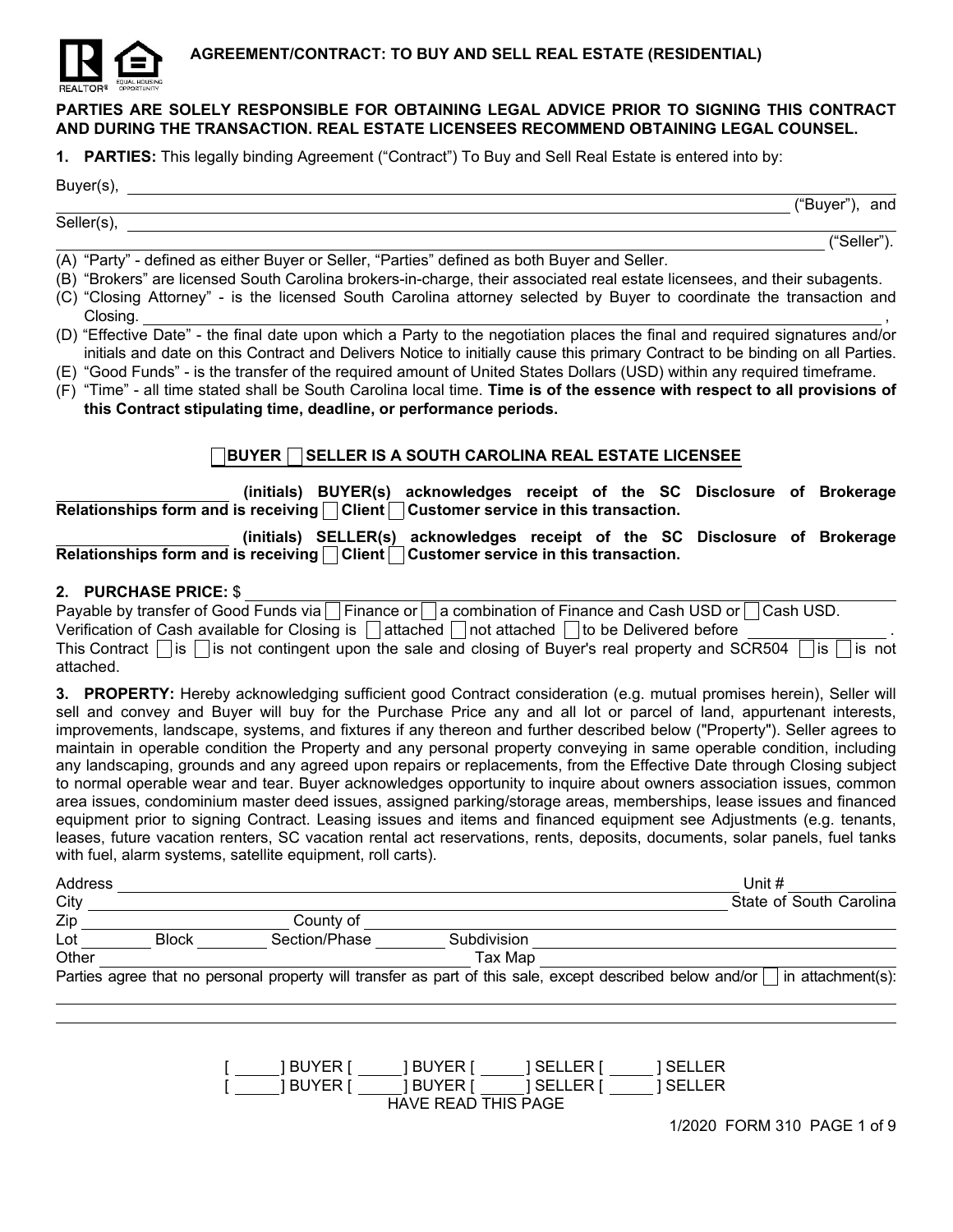4. CONVEYANCE/CLOSING/POSSESSION: "Closing" occurs when Seller conveys Property to Buyer and occurs no later than 5 PM on or before , ("Closing Date"). Conveyance shall be fee simple made subject to all easements, reservations, rights of way, restrictive covenants of record (provided they do not make the title unmarketable or adversely affect the use/value of the Property in a material way) and to all government statutes, ordinances, rules, permits, and regulations. Seller agrees to convey marketable title with a properly recorded general warranty deed free of encumbrances and liens except as herein stated; and in name(s):

and ownership type determined by Buyer. The deed shall be delivered to the Closing Attorney's designated place on or before the Closing Date no later than 10 AM. Seller agrees to pay all statutory deed recording fees. Parties agree the Brokers shall have access to the closing and relevant documents; and the Brokers shall be given copies of the settlement statement prior to Closing for review. Parties agree to hire/use licensed Attorney(s). Seller shall convey possession of a vacant and reasonably clean Property, free of debris, along with all keys, codes, any remote controls, available documents (e.g. manuals, equipment warranties, service information) and similar ownership items to Buyer at Closing.

|  |  | 5. EARNEST MONEY: Total \$ |  |                               |  |  |  |  | (USD) Earnest Money is paid as follows:                                                                      |
|--|--|----------------------------|--|-------------------------------|--|--|--|--|--------------------------------------------------------------------------------------------------------------|
|  |  |                            |  | accompanies this offer and \$ |  |  |  |  | will be paid by 6 P.M. on                                                                                    |
|  |  |                            |  |                               |  |  |  |  | (date) and Earnest Money is in the form of $\Box$ check $\Box$ cash $\Box$ other (e.g. wire)                 |
|  |  |                            |  |                               |  |  |  |  | to be a Credit to Buyer at Closing or disbursed only as Parties agree in writing or by court                 |
|  |  |                            |  |                               |  |  |  |  | order or by Contract or as required for Closing by Closing Attorney. Buyer and seller authorize              |
|  |  |                            |  |                               |  |  |  |  | as Escrow Agent to deposit and hold and disburse earnest                                                     |
|  |  |                            |  |                               |  |  |  |  | money according to the terms of any separate escrow agreement, the law, and any regulations. Broker does not |
|  |  |                            |  |                               |  |  |  |  | quarantee payment of a check or checks accepted as earnest money. Parties direct escrow agent to communicate |

guarantee payment of a check or checks accepted as earnest money. Parties direct escrow agent to communicate reasonable information confirming receipt and status of earnest money upon a Broker request. If Earnest Money is not delivered by the agreed upon date above Seller may terminate the contract by delivering Notice of Termination to the Buyer.

THE PARTIES UNDERSTAND AND AGREE THAT UNDER ALL CIRCUMSTANCES INCLUDING DEFAULT, ESCROW AGENT WILL NOT DISBURSE EARNEST MONEY DEPOSIT TO EITHER PARTY UNTIL BOTH PARTIES HAVE EXECUTED AN AGREEMENT AUTHORIZING THE DISBURSEMENT (e.g. SCR518, SCR517, MEDIATION AGREEMENT) OR UNTIL A COURT OF COMPETENT JURISDICTION HAS DIRECTED A DISBURSEMENT. EARNEST MONEY WILL NOT BE DISBURSED UNTIL DETERMINED TO BE GOOD FUNDS. IF LEGAL ACTIONS OCCUR RELATED TO EARNEST MONEY, PARTY RECEIVING THE LEAST AMOUNT OF EARNEST MONEY IN THE COURT'S DISBURSEMENT ORDER AGREES TO INDEMNIFY ESCROW AGENT'S FEES, COURT COSTS AND ATTORNEY FEES. IF INTERPLEADER IS TO BE UTILIZED, PARTIES AGREE THAT \$ SHALL BE PAID TO THE ESCROW AGENT BY THE PARTIES AS COMPENSATION BEFORE ESCROW AGENT INITIATES COURT OF COMPETENT JURISDICTION PROCEEDINGS ON EARNEST MONEY.

6. TRANSACTION COSTS: Buyer's transaction costs include all costs and closing costs resulting from selected financing, pre-paid recurring items, insurance (including but not limited to mortgage insurance, title insurance lender/owner, flood, insurance, and hazard insurance) discount points, interest, non-recurring closing costs, title exam, FHA/VA allowable costs, fees and expenses of Buyer's attorney, contractually required real estate broker compensation, and the cost of any inspector, appraiser, or surveyor. Seller's transaction costs include deed preparation, deed recording costs, deed stamps/tax/recording costs calculated based on the value of the Property, all costs necessary to deliver marketable title and payoffs, satisfactions of mortgages/liens and recording, property taxes prorated at Closing, contractually required real estate broker compensation, and fees and expenses of Seller's attorney.

All costs to obtain information from or pertaining to owners' association, private/public transfer fees, and any costs similar to transfer fees (e.g. certificate of assessment, capital contributions, working capital, estoppel fees or otherwise named but similar fees) are the Seller's or Buyer's transaction costs. If no box is checked these costs will be added to Seller's transaction costs.

At Closing, Seller will pay Buyer's transaction costs not to exceed \$ , which includes nonallowable costs first and then allowable costs (FHA/VA). Buyer is responsible for any Buyer's transaction costs exceeding this amount. If the amount exceeds the actual amount of those costs or amount allowed by Lender, then any excess funds will revert to Seller. Seller will also provide or pay for all of Seller's transaction costs. If no Closing, Buyer is responsible for Buyer's transaction costs and Seller responsible for Seller's transaction costs.

Unless otherwise agreed upon in writing, Buyer will pay Buyer's transaction costs and Seller pay Seller's transaction costs.

|                     | TBUYER I  | I BUYER I | TSELLER I  | TSELLER  |  |
|---------------------|-----------|-----------|------------|----------|--|
|                     | 1 BUYER I | 1 BUYER I | I SELLER I | 1 SELLER |  |
| HAVE READ THIS PAGE |           |           |            |          |  |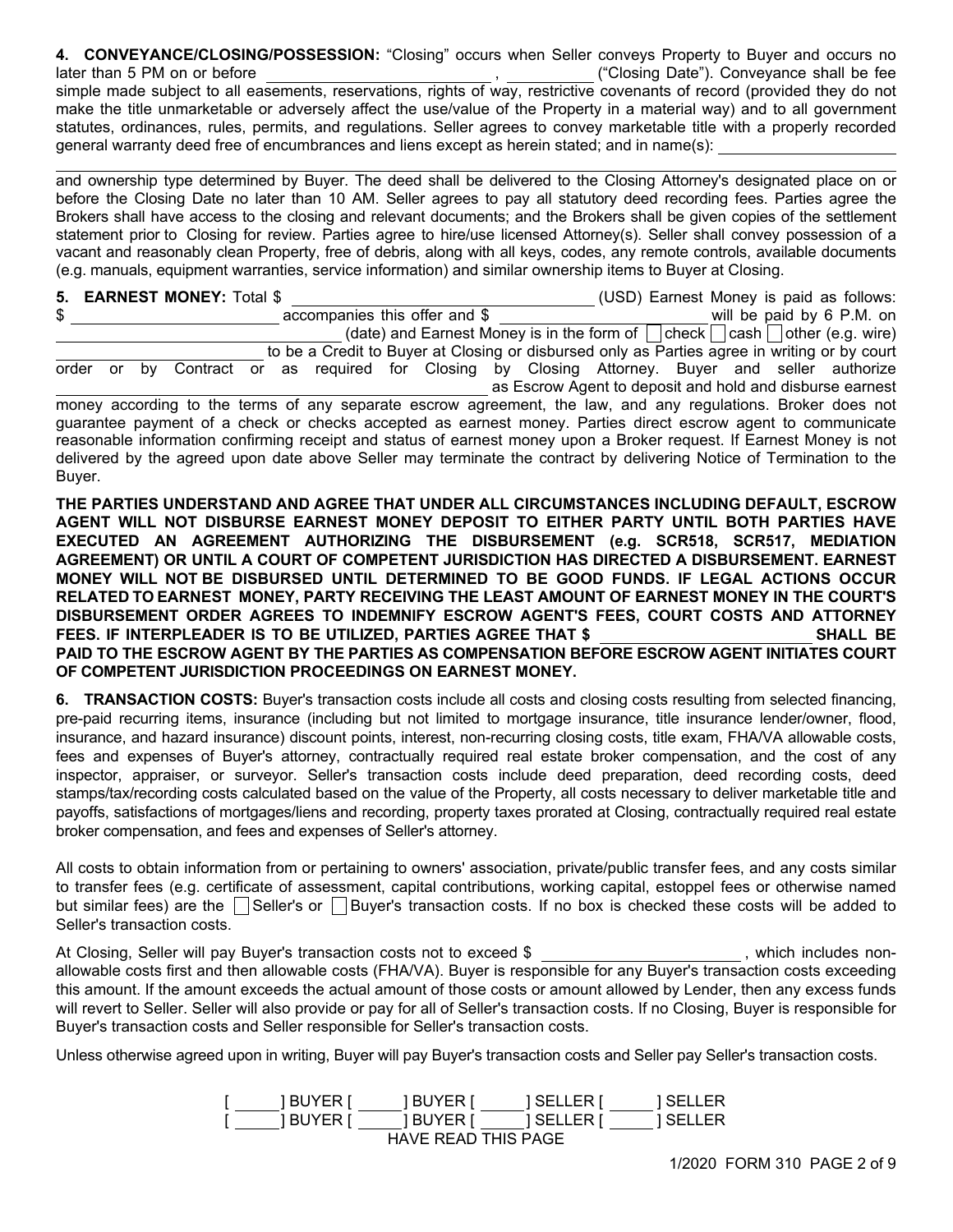|                          | 7. FINANCE: Buyer's obligation under this Contract $ \cdot $ is $ \cdot $ is not contingent upon obtaining financing of a $ \cdot $ 30 year or |                                                                                   |
|--------------------------|------------------------------------------------------------------------------------------------------------------------------------------------|-----------------------------------------------------------------------------------|
|                          | 15 year or    other $\qquad \qquad \qquad$ purchase money loan at reasonable prevailing market terms with loan(s) equal                        |                                                                                   |
|                          | in amounts to a maximum but will be the Purchase Price or Appraised Value whichever is lower. ("Financing")                                    |                                                                                   |
|                          | Contingency"). Financing Contingency expires at Closing ("Financing Period"). Buyer must make timely good faith efforts                        |                                                                                   |
|                          | to apply for and obtain financing while refraining from contrary actions ("Financing Effort"). In a timely manner, Buyer shall                 |                                                                                   |
|                          | inform Seller and Brokers of pertinent financing issues and authorize Buyer's Lender to disclose pertinent loan information                    |                                                                                   |
|                          | to Seller and Brokers ("Financing Disclosure"). Buyer shall apply for financing by __________________(date) and                                |                                                                                   |
|                          | shall Deliver Notice to Seller of reasonable pre-final loan approval (e.g. pre-approval letter, initial approval letter) that                  |                                                                                   |
|                          | contains no unreasonable credit, income, or asset conditions by __________________(date) (no repairs required                                  |                                                                                   |
|                          | prior to this Notice). Final loan approval occurs when Lender funds loan(s). If the Buyer changes their Lender during the                      |                                                                                   |
|                          | Financing Period they must notify the seller in writing within _ calendar days. Absent written approval by the Seller,                         |                                                                                   |
|                          | Buyer cannot change lender if the closing date agreed upon in Paragraph 4 will change as a direct result. If a Lender                          |                                                                                   |
|                          | subsequently declines or fails to approve financing, the Buyer shall notify the Seller and Brokers as soon as possible. If                     |                                                                                   |
|                          | the Seller and Brokers are notified of inability to obtain financing during the Financing Period, either Party may terminate                   |                                                                                   |
| this Contract by Notice. |                                                                                                                                                |                                                                                   |
| Lender (may change):     |                                                                                                                                                | FHA VA Conventional Seller                                                        |
| $ $ Other                |                                                                                                                                                | . An FHA VA Financing Addendum   is   is not attached. Additional financing terms |

 $\lceil$  are not attached.

#### 8. REPAIRS:

### CHECK ONLY ONE OF THE FOLLOWING OPTIONS. IF NO BOXES ARE CHECKED THIS CONTRACT WILL BE AN AS-IS CONTRACT IN REGARDS TO REPAIRS. IF MULTIPLE BOXES ARE CHECKED THEN THE FIRST PARAGRAPH WITH A CHECKED BOX WILL DETERMINE REPAIRS.

## REPAIR PROCEDURE:

All Repair Procedure Inspections and Requests shall be completed and delivered to the Seller by 6 P.M. on (date). Any and all requests necessary to place the heating systems, air conditioning systems, electrical systems, plumbing systems, water supply systems, water waste systems to be conveyed in operative condition, to make the roof free of leaks, to address environmental concerns and to make the improvements structurally sound (Repair Requests) should be delivered by the deadline above. If the Buyer fails to notify the Seller within this timeframe, Buyer shall have waived any and all rights under terms of this section. If Lender's commitment requires any additional inspections or certifications, these are to be provided by the Buyer. Buyer at Buyer's expense shall have the privilege and responsibility of inspecting the structure, square footage, environmental concerns including but not limited to mold, radon gas, lead based hazards including lead based paints, wetlands study, appurtenant buildings, heating systems, air conditioning systems, electrical systems, plumbing systems, water supply systems, water waste systems, as well as, appurtenant equipment or appliances. Upon Seller's request the Buyer will provide with a copy of the Inspection Report.

No later than 6 P.M. on (date), Seller shall Deliver Notice agreeing or not agreeing to make repairs in the Buyer's Repair Requests. The costs of all repairs to heating systems, air conditioning systems, electrical systems, plumbing systems, water supply systems, water waste systems making these systems operable, make roof free of leaks, address environmental concerns, and to make the improvements structurally sound to be paid by Seller ("Seller Paid Repairs"). Seller Paid Requests DO NOT include the following items: home maintenance, flooring, fogged windows, grandfathered code issues, landscaping, preventive maintenance, cosmetic changes, home improvement, and energy efficiency. If the Seller contractually agrees to make all the requested Seller Paid Repairs, the Parties agree to proceed under the amended Contract. The repairs to any other items are the sole responsibility of the Buyer.

If the Seller does not timely respond per above or does not agree to make all the Seller Paid Repairs, the Buyer shall within 2 Calendar Days choose any one of the following options (1) accept the Property in its present condition, (2) negotiate a new/amended Contract with the Seller for the payment of these repairs/price or (3) terminate this Contract by Delivered Notice. IF BUYER FAILS TO ACCEPT, RENEGOTIATE A NEW/AMENDED CONTRACT WITH SELLER, OR TERMINATE CONTRACT BY DELIVERED NOTICE WITHIN 2 CALENDAR DAYS: The Buyer agrees to buy and Seller agrees to sell the Property AS IS. Parties agree "As Is" means Buyer buys the Property for the Purchase Price while Seller maintains the Property from the Effective Date through Closing subject to normal wear otherwise without repair or replacement and sells the Property for the Purchase Price unless otherwise agreed upon in writing by the Parties in this Contract. The obligations of the Seller for repairs terminate upon Closing.

## DUE DILIGENCE:

The DUE DILIGENCE PERIOD begins upon the Effective Date and shall expire at 6 P.M. on (date). Any extension to this date must be made in writing and agreed to by both Parties.

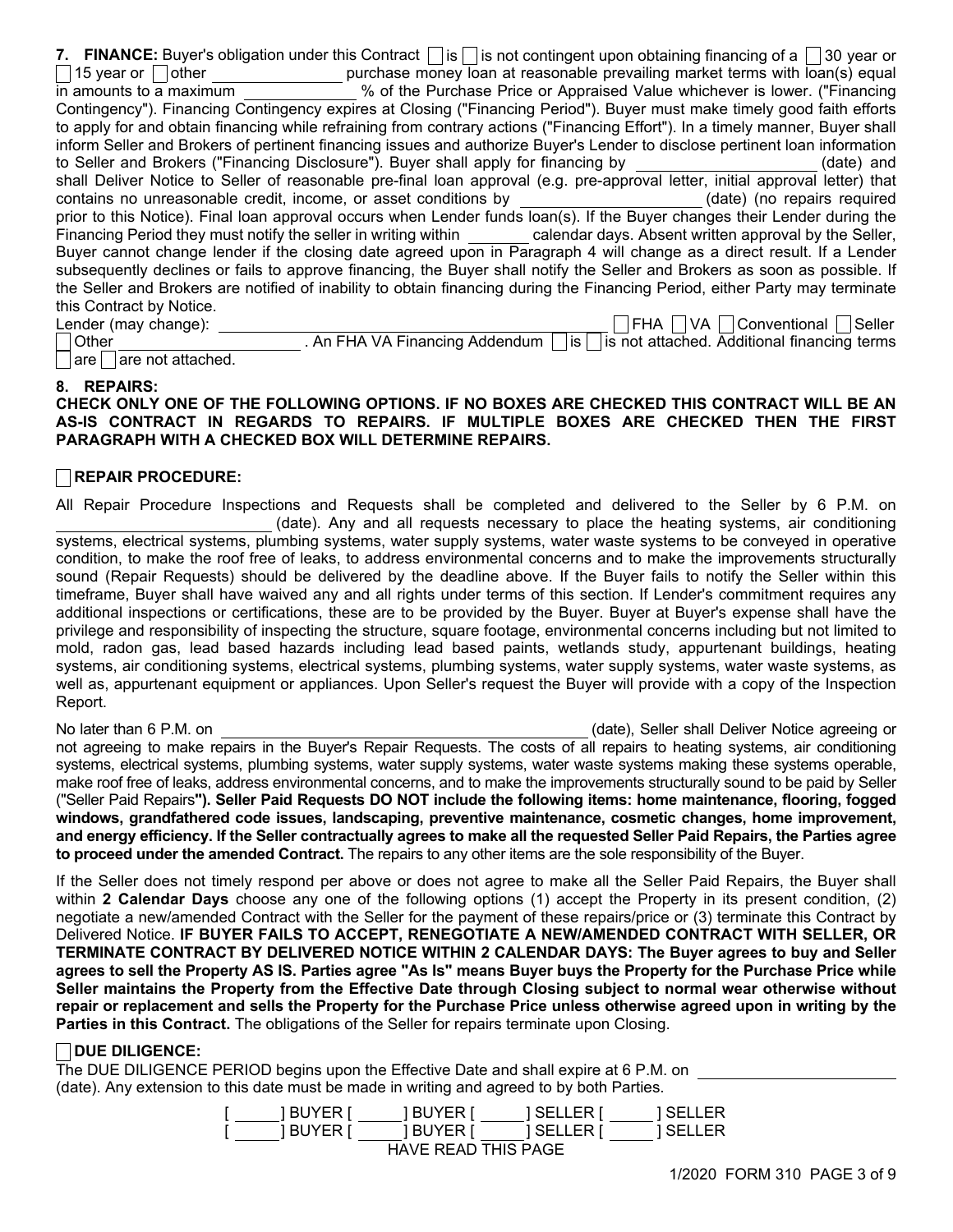During the Due Diligence Period, Buyer may take timely/prudent steps to help Buyer/Inspectors, Seller/Estimators, and REALTORS® all have adequate time for: Buyer to coordinate Inspections and Repair Requests, Seller to obtain Repair estimates, Buyer and Seller to negotiate Repairs, and Buyer to potentially timely/properly Due Diligence terminate or buy.

During the Due Diligence Period, Seller agrees Buyer may rely on the following list of five items in accordance with Contract and laws. Buyer is solely responsible for Inspections. Buyer is not required to Inspect. Until Buyer timely/properly terminates the Contract or the Parties agree on an amended Contract, the Buyer can rely on #1, #2, #3, #4, and #5. TIME IS OF THE ESSENCE. Delivering a Repair Request does not extend the Due Diligence Period.

(1) Conduct/obtain Inspections [e.g. on site conditions, off site conditions]

(2) Deliver Repairs Requests Notice to Seller [e.g. SCR525 with all repair requests, all/portions of reports]

(3) Proceed under amended Contract [e.g. SCR310 and SCR525, SCR390, SCR391]

(4) Proceed under As Is Contract [e.g. Buyer desires to buy anyway, Buyer wants Property without Repair]

(5) Terminate Contract by timely/properly Delivering "Notice of Termination" and "Termination Fee" to Seller within the Due Diligence Period.

TERMINATION: During the Due Diligence Period, Buyer may unilaterally terminate this Contract only by Delivering to the Seller both Notice of Termination and a Termination Fee of \$ USD Good Funds.

DURING THE DUE DILIGENCE PERIOD, SHOULD BUYER FAIL TO OBTAIN A NEW/AMENDED CONTRACT WITH THE SELLER OR BUYER FAIL TO TIMELY/PROPERLY DUE DILIGENCE TERMINATE THE CONTRACT DURING THE DUE DILIGENCE PERIOD: The Buyer agrees to buy and Seller agree to sell the Property AS IS. Parties agree "As Is" means Buyer buys the Property for the Purchase Price while Seller maintains the Property from the Effective Date through Closing subject to normal wear otherwise without repair or replacement and sells the Property for the Purchase Price unless otherwise agreed in writing by the Parties in this Contract

# $\Box$ AS-IS

All Parties agree that Property is being sold "As-Is". "As Is" means Buyer buys the Property for the Purchase Price while Seller maintains the Property from the Effective Date through Closing subject to normal wear without repair or replacement and sells the Property for the Purchase Price unless otherwise agreed upon in writing by the Parties in this Contract. Buyer retains the right to inspect the Property by 6 P.M. on (date) for informational purposes only. The Seller is under no obligation to remedy any issues the Buyer discovers during their inspections, and the Buyer may not terminate the contract based on the results of any inspections conducted.

9. INSPECTION/REINSPECTION RIGHTS: Buyer and SC licensed and insured inspectors ("Inspectors") reasonably perform any reasonable ultimately non-destructive examination and make reasonable record of the Property with reasonable Notice to Seller through Closing including investigations of off-site conditions and any issues related to the Property at Buyer Expense ("Inspections"). Buyer and persons they choose may make reasonable visual observations of Property.

Sellers will make the Property accessible for Inspection and not unreasonably withhold access, unless otherwise agreed in writing by the Parties. Seller will grant the Buyer the right to perform a final walkthrough inspection of the property within 48 hours prior to the closing date. Seller will keep all utilities operational through Closing unless otherwise agreed:

Seller grants Buyer permission to connect utilities, pay for utilities, and hire professionals (e.g. electricians, plumbers) to safely connect and operate the utilities during the Inspections

Other see attached. The see attached in the seed of the seed of the seed of the seed of the seed of the seed of the seed of the seed of the seed of the seed of the seed of the seed of the seed of the seed of the seed of th Buyer will hold harmless, indemnify, pay damages and attorneys fees to Seller and Brokers for all claims, injuries, and damages arising out of the exercise of these inspection rights. Seller will hold harmless, indemnify, pay damages and attorneys fees to Brokers for all claims, injuries, and damages arising out of the exercise of these inspection rights. Brokers recommend that Parties obtain all inspections as soon as possible. Brokers recommend that Parties and Inspectors use insurance to manage risk.

|                     | 1 BUYER I | I BUYER I | <b>SELLERT</b>   | TSELLER I |  |
|---------------------|-----------|-----------|------------------|-----------|--|
|                     | TBUYER I  |           | IBUYERI ISELLERI | 1 SELLER  |  |
| HAVE READ THIS PAGE |           |           |                  |           |  |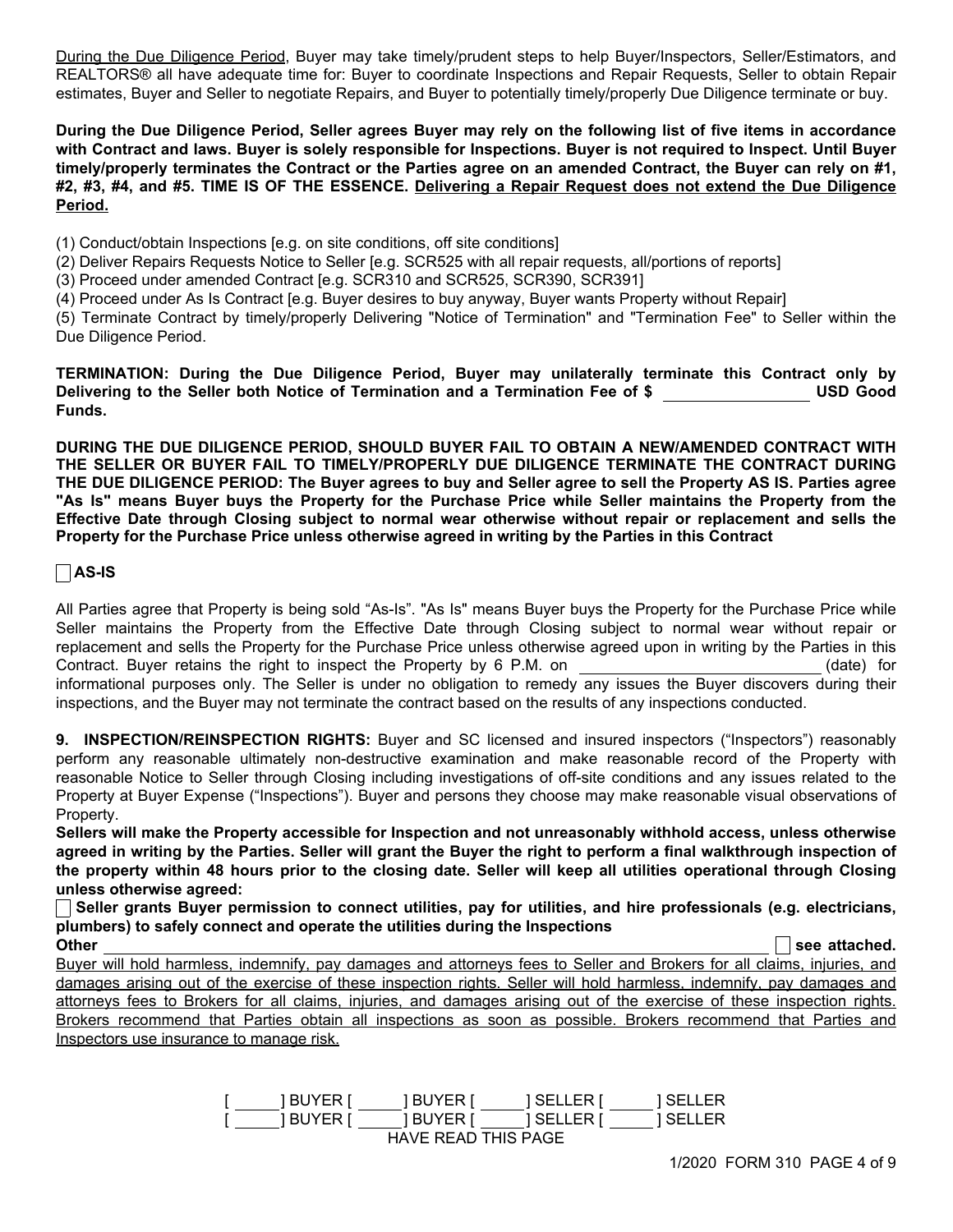# 10. APPRAISED VALUE:

This Contract is contingent upon the Property being valued according to the Lender's appraisal or other appraisal as agreed upon by the Parties ("Appraised Value") for the Purchase Price or higher. If the Parties are made aware that the Appraised Value is less than the Purchase Price and the Seller Delivers Notice to the Buyer within 5 Calendar Days or Closing (whichever earliest) of an amendment to reduce the Purchase Price to the Appraised Value, the Parties agree to proceed to Closing under terms of this Contract with the Purchase Price amended to be the Appraised Value. If Seller is aware and refuses to reduce as stated above, Buyer may proceed to Closing or terminate this Contract by Delivering Notice of Termination to the Seller.

This Contract is **not** contingent upon the Property being valued at an Appraised Value according to the Lender's appraisal or other appraisal as agreed upon by the Parties for the Purchase Price or more.

11. WOOD INFESTATION REPORT: If the Property to be sold has been previously occupied, this Contract is contingent onot contingent upon the Buyer Seller having the Property inspected at their expense by a qualified/licensed/bonded pest control operator selected by the  $\Box$  Buyer  $\Box$  Seller.  $\Box$  Buyer  $\Box$  Seller shall deliver timely Notice of and shall deliver to Closing a CL100 Wood Infestation Report dated no earlier than 30 calendar days prior to Closing and no later than calendar days prior to Closing. If the Buyer is responsible for having the Property inspected as indicated above, but does not have the Property timely inspected for the report's required Delivery time frame, the Buyer waives any and all rights under the terms of this section. The Seller makes no warranties with regard to matters covered by such infestation report or any other improvement unless specifically stated in this Contract.

If the wood infestation report reveals the presence or indication of or damages by termite infestation or other wood destroying organisms, Seller shall remedy such deficiencies and shall furnish the Buyer with a CL100 wood infestation report by a qualified/licensed/bonded pest control operator (dated no earlier than 30 calendar days prior to Closing) that the Property is free from infestation or any damage herein mentioned; or documentation that the infestation has been treated and damage has been repaired as appropriate in a workmanlike manner on or before closing and reported by an appropriate licensee. State law and regulations control CL100 issues. If the Seller does not make the repairs and treatment, the Buyer shall have the option to (1) accept the Property in its present condition, (2) negotiate with the Seller for the payment of these repairs and treatment, or (3) terminate this Contract by Delivering Notice of Termination to the Seller. If the Property to be sold has not been previously occupied, Seller shall certify that the Dwelling has been treated by soil poisoning for the prevention of termites and other wood destroying organisms and shall provide at Closing to the Buyer a written certification from a qualified/licensed/bonded pest control operator. The obligations of the Seller under this Section terminate after the Closing.

12. SURVEY, TITLE EXAMINATION, ELEVATION, INSURANCE: Brokers recommend Buyer have Property surveyed, title examined, elevation/wetlands/beachfront determined, and appropriate insurance (e.g. flood, flood contents, hazard, liability, owner's title) effective at Closing. Unless otherwise agreed upon in writing by Parties, Buyer to obtain new insurance policies by Closing and Seller may cancel existing insurance after Closing. Flood Insurance, if required by Lender or at Buyer's option, shall be assigned to Buyer with permission of carrier and premium prorated to Closing. Buyers are solely responsible to investigate pricing, availability, coverage, and requirements of insurance (e.g. flood, flood contents, hazard, liability) for the property prior to signing Contract.

13. SURVIVAL: If any provision herein contained which by its nature or effect is required to be observed, kept, or performed after Closing, it will survive the Closing and remain binding upon for the parties hereto until fully observed, kept or performed.

14. HOME WARRANTY COMPANY OPTIONAL COVERAGE ("HWC"): Parties agree that a Home Warranty ordered by with at least twelve months of coverage after Closing Date  $\Box$  will  $\Box$  will not be provided by Closing and \$ will be paid by to the Home Warranty Company. Buyer to pay any deficit and surplus reverts to payor. Proposed HWC and type of HWC: NOTICE: THIS IS TO GIVE YOU NOTICE THAT BROKERS HAVE/WILL/MAY RECEIVE COMPENSATION FROM HWC/OTHERS FOR REFERRAL/PROCESSING. YOU ARE NOT REQUIRED TO PURCHASE A HWC OR SIMILAR RESIDENTIAL SERVICE CONTRACT AND IF YOU CHOOSE TO PURCHASE SUCH COVERAGE YOU ARE FREE TO PURCHASE IT FROM ANOTHER PROVIDER.

15. FIRE OR CASUALTY OR INJURY: In case the Property is damaged wholly or partially by fire or other casualty prior to Closing, Parties will have the right for 5 Calendar Days after Notice of damage to Deliver Notice of Termination to other Party. If Party does not Deliver Notice of Termination, the Parties proceed according to the Contract and Seller is to be responsible to (1) repair all damage, (2) remit to Buyer an amount sufficient for repairs, or (3) assign to Buyer the right to all proceeds of insurance and remit any deductible amount applicable to such casualty. If Buyer or Inspections caused the damage, Buyer is responsible for indemnifying Seller for damages. Brokers and Parties should ensure that they are protected by appropriate risk management strategies such as insurance.

| I BUYER I           | 1 BUYER I | TSELLER I       | 1 SELLER |  |  |
|---------------------|-----------|-----------------|----------|--|--|
| 1 BUYER I           | 1 BUYER I | <b>ISELLERT</b> | 1 SELLER |  |  |
| HAVE READ THIS PAGE |           |                 |          |  |  |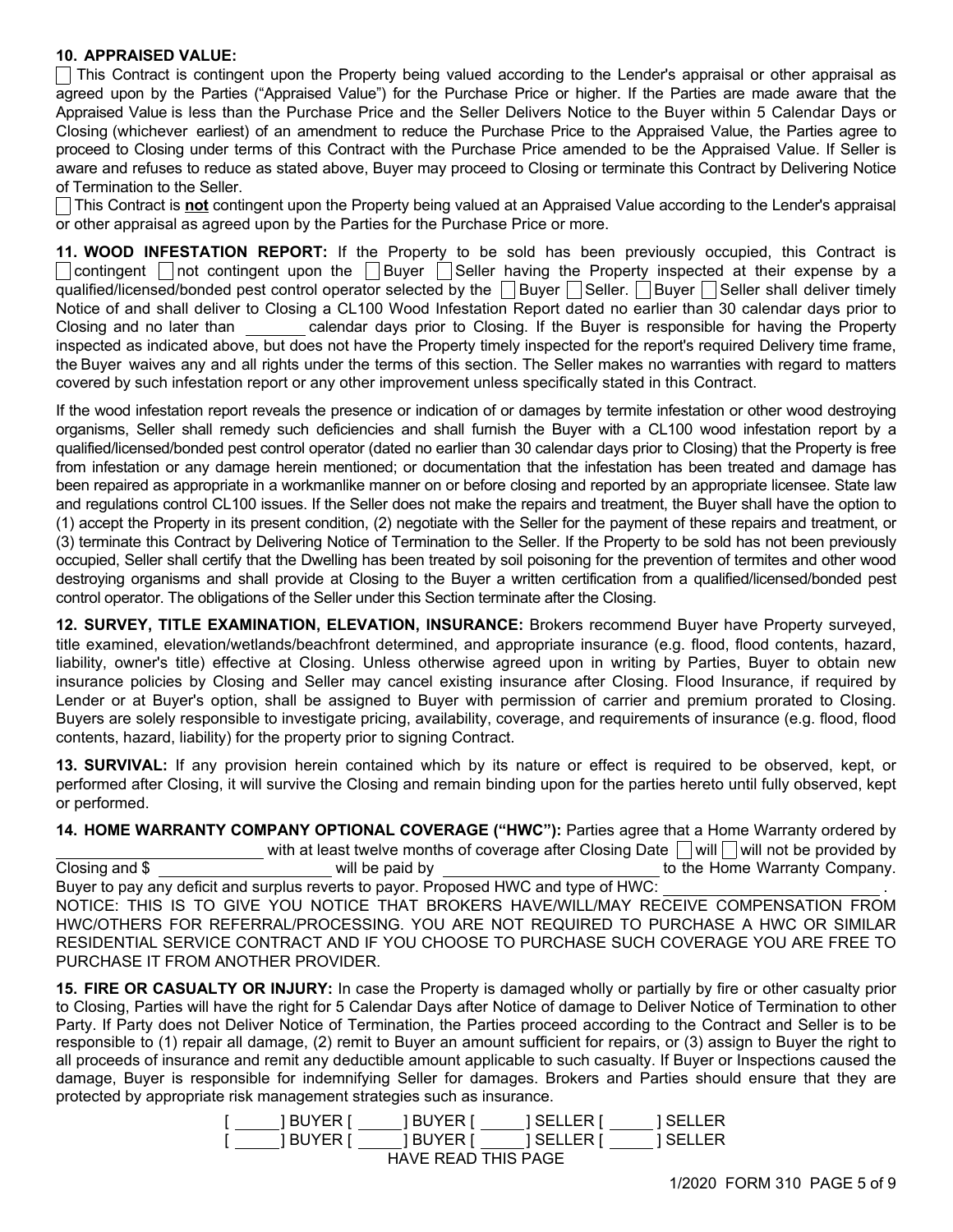# 16. SC RESIDENTIAL PROPERTY CONDITION DISCLOSURE STATEMENT ("CDS") [check one]:

Buyer and Seller agree that Seller has Delivered prior to this Contract, a CDS to Buyer, as required by SC Code of Laws Section 27-50-10 et seq. If after delivery, Seller discovers a CDS material inaccuracy or the CDS becomes materially inaccurate due to an occurrence or circumstance; the Seller shall promptly correct this inaccuracy (e.g. delivering a corrected CDS to the Buyer/making reasonable repairs prior to Closing). Buyer understands the CDS does not replace Inspections. Buyer understands and agrees the CDS contains only statements made by the Seller. Parties agree the Brokers have met requirements of SC Code 27-50-70 and Brokers are not responsible or liable for any information in the CDS. CDS is not a substitute for the Buyers and Inspectors inspecting the Property (related issues/onsite/offsite) "Property issues" for all needs.

Buyer and Seller agree that Seller will **NOT** complete nor provide a CDS to Buyer in accordance with SC Code of Law, as amended, Section 27-50-30, Paragraph (13). Buyers have sole responsibility to inspect Property Issues for all their needs.

17. LEAD BASED PAINT/LEAD HAZARDS: If Property was built or contains items created prior to 1978, it may contain lead based hazards and Parties agree to sign "Disclosure of Information of Lead Based Paint and/or Lead Hazards" forms (e.g. SCR315) and give copies to Brokers. Parties acknowledge receiving and understanding the EPA pamphlet "Protect Your Family From Lead in Your Home." For their protection, Buyers should conduct/obtain Inspections of all Property issues per their needs.

18. SEX OFFENDER/CRIMINAL INFORMATION: Parties agree that Brokers are not responsible for obtaining or disclosing information in the SC Sex Offender Registry and no course of action may be brought against any Brokers for failure to obtain or disclose sex offender or criminal information. Buyer and Seller agree that they have sole responsibility to obtain their own sex offender, death, psychological stigma, clandestine laboratory, and crime information from sources (e.g. law enforcement, P.I., web). The Buyer may obtain information about the Sex Offender Registry and persons registered with the Registry by contacting the local county Sheriff or other appropriate law enforcement officials.

19. TRUST ACCOUNT INTEREST/CHARITABLE CONTRIBUTION: According to the South Carolina Real Estate Commission regulations and South Carolina laws, any interest earned from deposit to Closing on Buyer's earnest money deposit belongs to Buyer. It is understood that Broker  $\Box$ may  $\Box$ may not place deposited earnest monies into an interest bearing trust account. If Buyer's earnest money deposit is deposited into an interest bearing trust account, Parties agree that Broker will retain all interest earned in said account and may contribute some or all to a charitable enterprise.

20. SC INCOME TAX ON NON-RESIDENT GAIN AND COMPLIANCE AND USA FEDERAL INCOME TAX: Seller and Buyer will comply with the provisions of South Carolina laws [e.g. 12-8-580 (as amended)] regarding state income tax withholding requirements if the Seller is not a resident or has not filed South Carolina state income tax returns. Seller and Buyer will comply with United States of America federal income tax laws. Seller and Buyer should discuss tax laws and minimization actions with their qualified tax advisor. Parties will comply with all local, state, federal laws, and any rules.

21. ENTIRE AND BINDING AGREEMENT (MERGER CLAUSE): Parties agree that this Contract expresses the entire agreement between the parties, that there is no other agreement, oral/otherwise, modifying the terms; and this Contract is binding on Parties and principals, heirs, personal representatives, successors, and assigns. Illegal provisions are severable.

22. ADJUSTMENTS: Buyer and Seller agree to settle or prorate, annually or as appropriate; as of Closing Date: (A) utilities and waste fees issued after Closing which include service for time Property was owned/occupied by Seller (B) real estate taxes and owner association fees/assessments for the calendar year of Closing (C) any rents, deposits, fees associated with leasing (D) insurance, EMS service, fuel/consumables, and assessments. Closing Attorney shall make tax proration based on the available tax information deemed reliable by the Closing Attorney. Should the tax or tax estimate or proration later become inaccurate or change, Buyer and Seller shall make any financial adjustments between themselves once accurate tax information is available and Buyer takes timely reasonable steps to minimize taxes. This section survives Closing. Buyer is solely responsible for timely and reasonably minimizing the Buyer's taxes and obtaining tax minimization procedural information including related legal counsel and financial counsel. Special assessments approved prior to Closing shall be the responsibility of the Seller. Special Assessments approved after Closing shall be the responsibility of the Buyer.

## 23. DEFAULT:

- (A) If Seller defaults in the performance of any of the Seller's obligations under this Contract ("Default"), Buyer may:
	- (i) Deliver Notice of Default to Seller and terminate Contract; and
	- (ii) Pursue any remedies available to Buyer at law or equity; and
	- (iii) Recover attorneys' fees and all other direct costs of litigation if Seller found in default/breach of Contract.

(B) If Buyer defaults in the performance of any of the Buyer's obligations under this Contract ("Default"), Seller may:

- (i) Deliver Notice of Default to Buyer and terminate Contract; and
- (ii) Pursue any remedies available to Seller at law or equity; and
- (iii) Recover attorneys' fees and all other direct costs of litigation if Buyer found in default/breach of Contract.

| I BUYER I | <b>IBUYERT</b>      | 1 SELLER I | 1 SELLER |
|-----------|---------------------|------------|----------|
| 1 BUYER I | 1 BUYER I           | 1 SELLER I | 1 SELLER |
|           | HAVE READ THIS DAGE |            |          |

HAVE READ THIS PAGE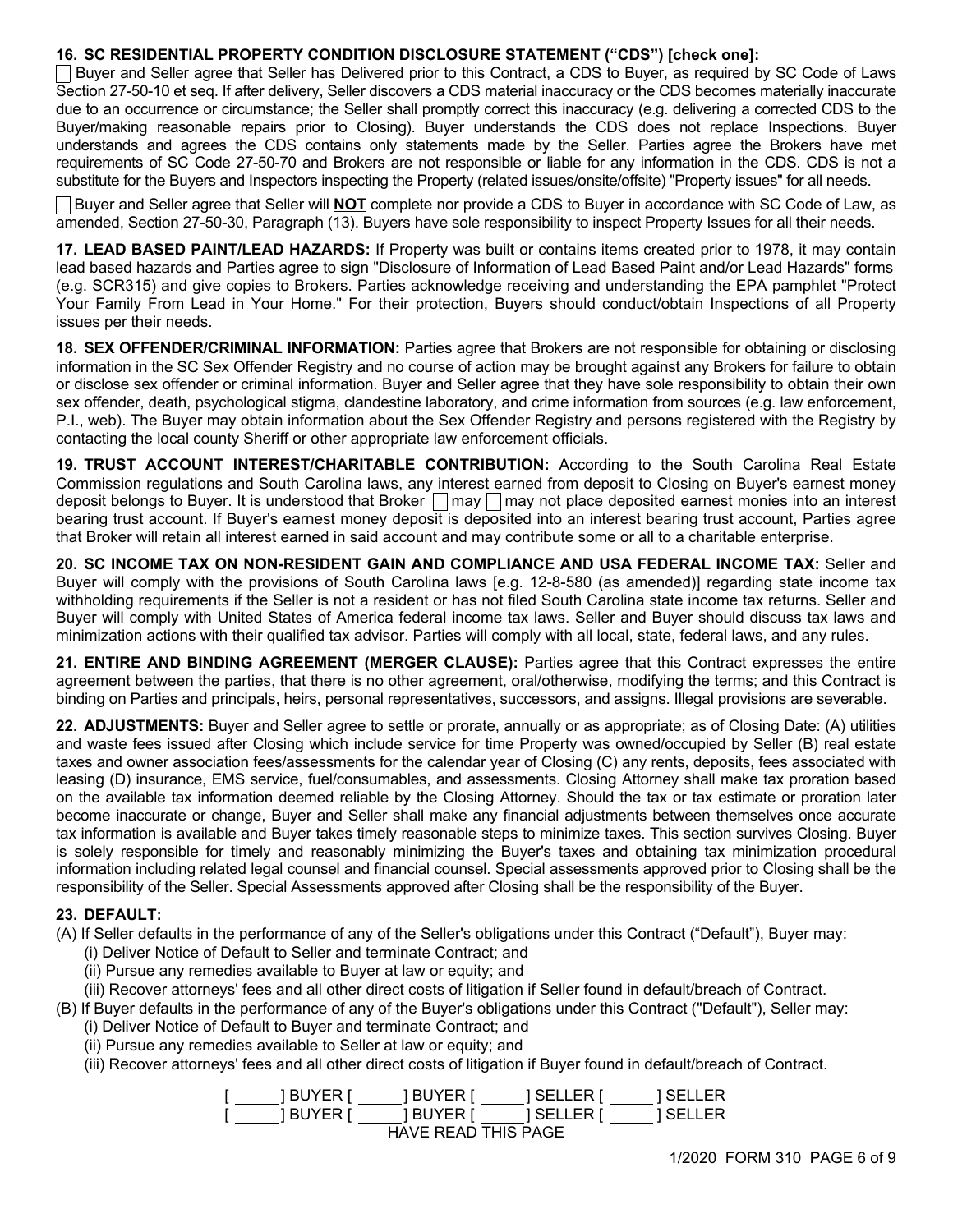(C) If either/both Parties default, Parties agree to sign an escrow deposit disbursement agreement or release agreement. (D) Parties may agree in writing to allow a Cure Period for a default. If within the Cure Period, either Party cures the Default and Delivers Notice, Parties shall proceed under the Contract.

24. MEDIATION: To potentially avoid expensive/lengthy/uncertain litigation, Parties may voluntarily/cooperatively decide which mediator to hire, how to pay the mediator, where to meet for mediation talks, and their own settlement agreement. Mediators do not decide settlement outcomes (Parties decide). Mediators merely facilitate the Parties reaching their own settlement and documenting settlement. Parties agree to attempt mediation for any dispute, claim, breach, representations made by any Party. Broker/other (e.g. concealment, misrepresentation, negligence, fraud) or service issues related to this Contract by using the National Association of REALTORS® Mediation Dispute Resolution System 803-772-5206 or www.NAR.REALTOR/policy/mediation or www.screaltors.org/mediation). Parties agree that the duty to attempt mediation survives closing and any signed mediation settlement agreement is binding. Parties agree some matters may proceed without mediation (e.g. foreclosure, action to enforce a mortgage or deed of trust or "rent to own" agreement, unlawful detainer action, file/enforce mechanic's lien, probate issues, interpleader action on earnest money). Parties agree some matters are not a waiver of mediation nor a breach of duty to attempt mediation (e.g. filing judicial action enabling recording notice of pending action, order for attachment/receivership/injunction or other provisional remedies).

25. NON-RELIANCE CLAUSE (NOT A MERGER CLAUSE NOR EXTENSION OF A MERGER CLAUSE): Parties execute this Contract freely and voluntarily without reliance upon any statements, representations, inducements, promises, or agreements by Brokers or Parties except as expressly stipulated or set forth in this Contract. If not contained herein, such statements, representations, inducements, promises, or agreements shall be of no force or effect. Parties acknowledge that Brokers are being retained solely as licensed real estate agents and not as any attorney, tax/financial advisor, appraiser, surveyor, engineer, mold or air quality expert, home inspector, or other professional service provider.

26. BROKER DISCLAIMER: Parties acknowledge that Brokers give no warranties or representations of any kind, expressed or implied as to: (1) condition of the Property, including but not limited to termites, radon, mold, asbestos, moisture, environmental issues, water, waste, air quality, HVAC, utilities, plumbing, electrical or structure, etc. (2) condition of the Property, survey or legal matters, square footage (3) off site conditions (4) schools (5) title including but not limited to easements, encroachments, projections, encumbrances, restrictions, covenants, setbacks, and the like (6) fitness for a particular purpose of the Property or the improvements (7) zoning ordinances and restrictions (8) projected income, value, marketability, taxes, insurance, or other possible benefits to Buyer. Parties consent that their Brokers may communicate with them via any means; and use or disclose information not made confidential by written instruction of Parties.

27. BROKERS COMPENSATION: Parties direct Closing Attorney to use settlement funds to collect and disburse Brokers Compensation to Brokers in accordance with agreements and document compensation on the settlement statement. If a Party disputes Brokers Compensation, that Party agrees to retain a South Carolina law firm to escrow only the disputed amount of Brokerage Compensation until the dispute is resolved by a written agreement signed by that Party and the Affected Broker, arbitration award, or court order. Party requesting the escrow shall pay all costs for escrow. If the dispute is not resolved within 180 days of Closing, the escrow shall be disbursed to the Broker. Parties agree that Brokers are third party beneficiaries to this Contract and have standing to seek remedies at law and equity. Parties represent that their only enforceable agency and/or non-agency agreements are with the Brokers disclosed in this Contract. Parties consent to Brokers possibly receiving compensation from the HWC and/or others if compensation is paid in accordance with laws and REALTOR® ethics.

28. ATTACHMENTS, OTHER CONTINGENCIES, TERMS, AND/OR STIPULATIONS: There may be attachments to this Contract. The most recent changes, amendments, attachments, contingencies, stipulations, addendum, additions, exhibits, or writings, agreed to by the Parties; is evidence of the Parties' intent and agreement and shall control any Contract language conflicts. Parties shall initial and date Contract changes. If any documents are attached as addenda, amendments, attachments, or exhibits considered part of this Agreement, such documents can be further identified or described here (e.g. SCR 390, 391, 503, 504, 315, 320, 393, 370, 375, 513, 610):

29. NOTICE AND DELIVERY: Notice is any unilateral communication (e.g. offers, counteroffers, acceptance, termination, unilateral requests for better terms, and associated addenda/amendments) from one Party to the other. Notice to/from a Broker representing a Party is deemed Notice to/from the Party. All Notice, consents, approvals, counterparts, and similar actions required under Contract must be in paper or electronic writing and will only be effective as of delivery to the Notice address/email/fax written below and awareness of receipt by Broker ("Delivered") unless Parties agree otherwise in writing.

|                     | 1 BUYER I | BUYER I   | TSELLER I | I SELLER |  |
|---------------------|-----------|-----------|-----------|----------|--|
|                     | 1 BUYER I | I BUYER I | TSELLER I | I SELLER |  |
| HAVE READ THIS PAGE |           |           |           |          |  |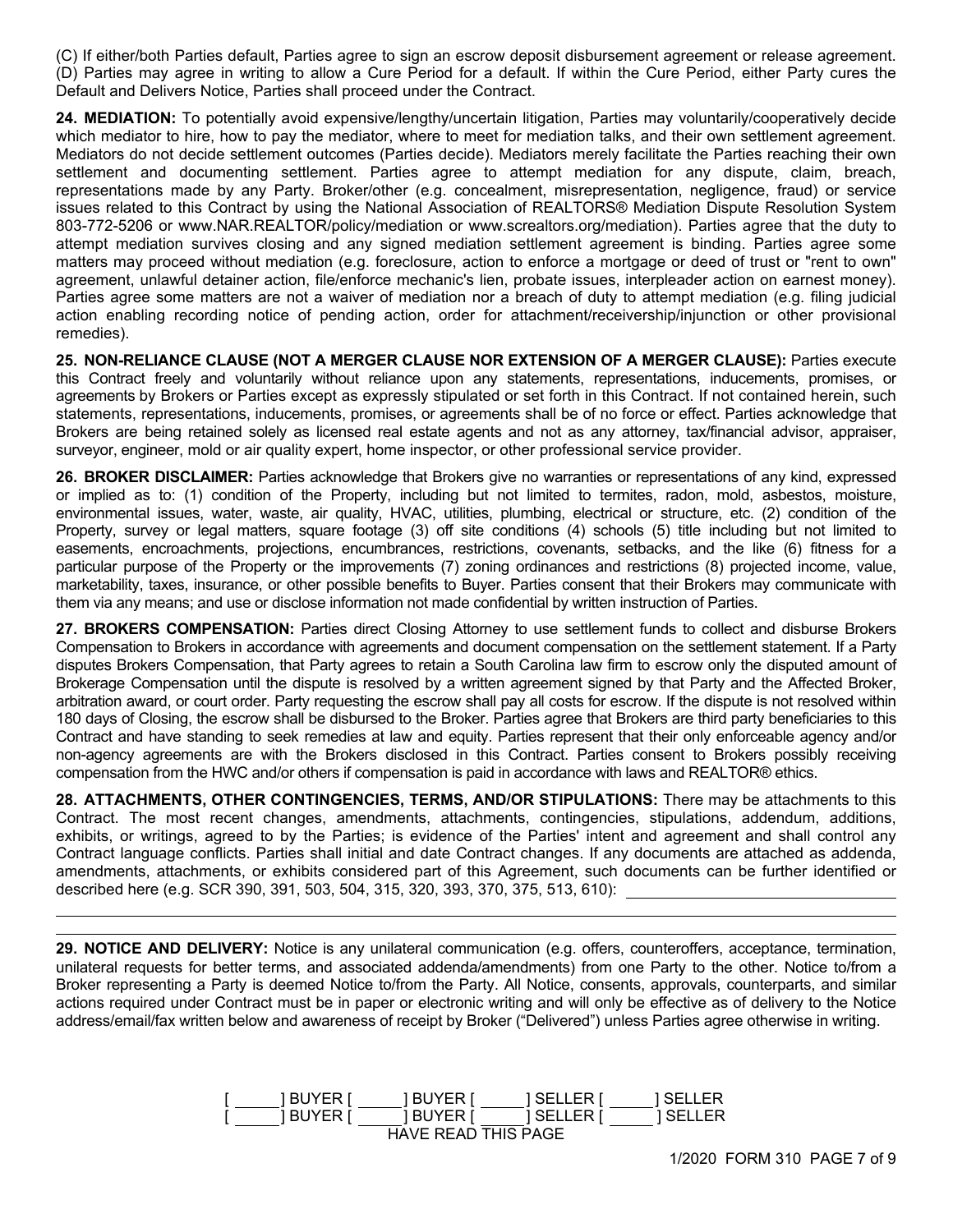30. Acknowledgements: Due to potential criminal activity, parties are solely responsible to verify all wiring instructions with law firm/bank. Parties are also advised and understand that audio/visual surveillance may occur in the property and parties should plan accordingly and comply with all federal, state, and local laws. Parties acknowledge receiving, reading, reviewing, and understanding: this Contract, the SC Disclosure of Real Estate Brokerage Relationships form, any agency agreements, and copies of these documents. Parties acknowledge having time and opportunity to review all documents and receive legal counsel from their attorneys prior to signing Contract.

31. EXPIRATION OF OFFER: When signed by a Party and intended as an offer or counter offer, this document represents an offer to the other Party that may be rescinded any time prior to or expires at  $\Box$  AM  $\Box$  PM on , unless accepted or counter-offered by the other Party in written form Delivered prior to such deadline. This offer will expire automatically if no action is taken by either party 30 calendar days after the offer's submittal.

IN WITNESS WHEREOF, this Contract has been duly executed by the Parties as true to the best of their knowledge/belief. If signee is not a Party, appropriate legal documents (e.g. Power of Attorney, Corporate Authorization)  $\alpha$  attached or to be Delivered to the other Party within Calendar Days.

Parties shall initial and date all changes in this Contract and initial all pages.

| [ ______] BUYER [ ______] BUYER [ ______] SELLER [ ______ ] SELLER<br>[ ______] BUYER [ ______] BUYER [ ______] SELLER [ ______ ] SELLER<br>HAVE READ THIS PAGE |  |
|-----------------------------------------------------------------------------------------------------------------------------------------------------------------|--|